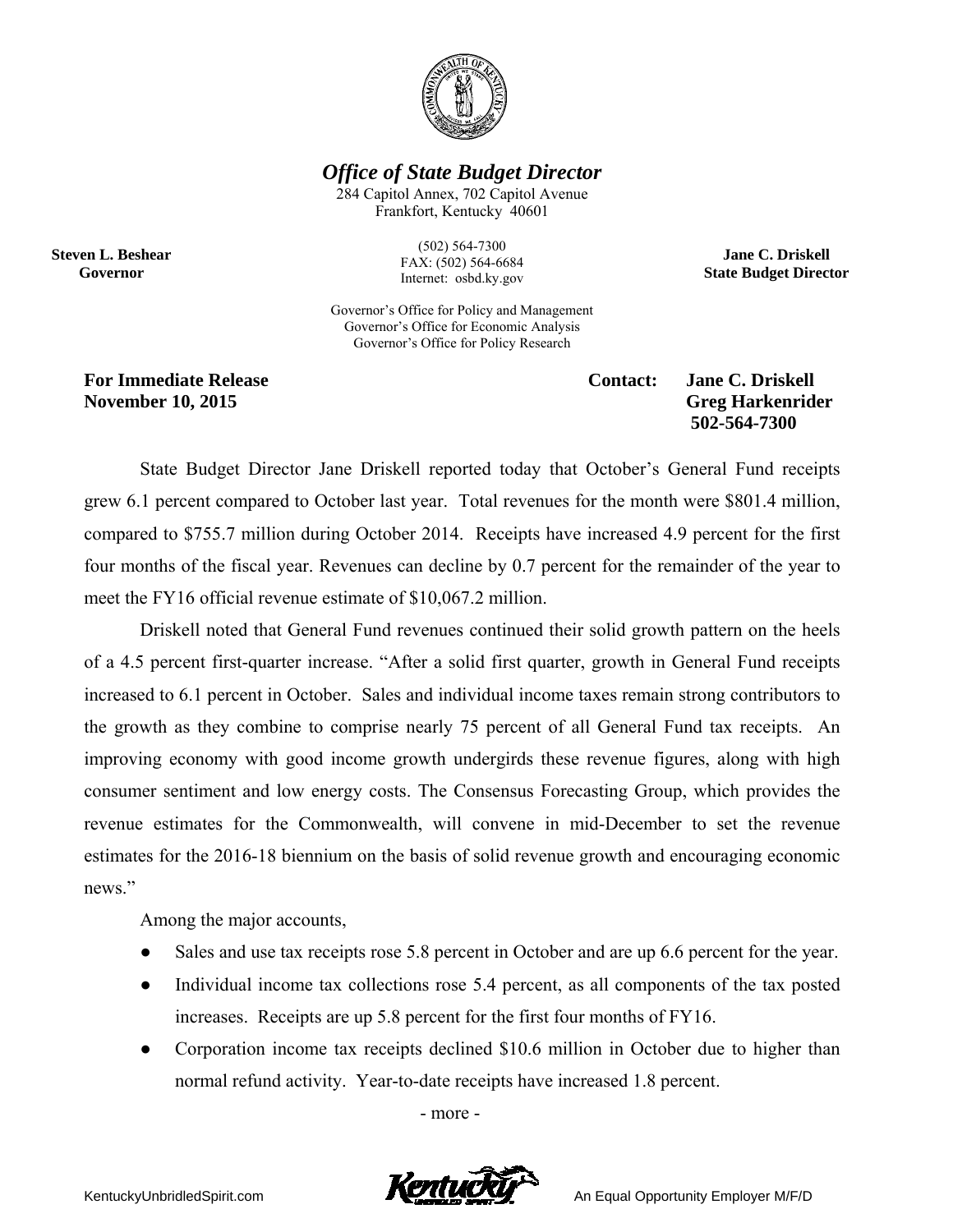- Property tax collections increased 46.1 percent in October, and are up 19.5 percent yearto-date. Large swings in property tax revenues are typical in the fall months as collections in this category are received between October and January.
- Cigarette tax receipts fell 0.3 percent in October but are up 1.0 percent for the first four months of the fiscal year. The tax increase in Ohio from \$1.25 to \$1.60 per pack has increased the outlook for Kentucky cigarette sales.
- Coal severance tax receipts decreased 27.3 percent for the month and are down 23.9 percent year-to-date.
- Lottery revenues grew 4.2 percent in October and are up 3.2 percent for the year.

Road Fund receipts for October totaled \$129.9 million, a 2.5 percent increase from October 2014 levels. Year-to-date Road Fund receipts have fallen 5.8 percent. Based on year-to-date collections, Road Fund receipts must grow 6.3 percent to meet the official FY16 estimate of \$1,558.4 million. October marks the second month this fiscal year in which Road Fund collections have grown; however, the current month's gains are largely the result of timing issues. Motor vehicle usage tax receipts grew 37.3 percent in October due to an extra week of collections compared to the previous year. Year-to-date collections in this account are up 14.4 percent. Motor fuels taxes decreased 19.6 percent in October and have fallen 16.9 percent for the year. License and privilege revenue grew 39.7 percent in October and has increased 3.8 percent in the first four months of the year.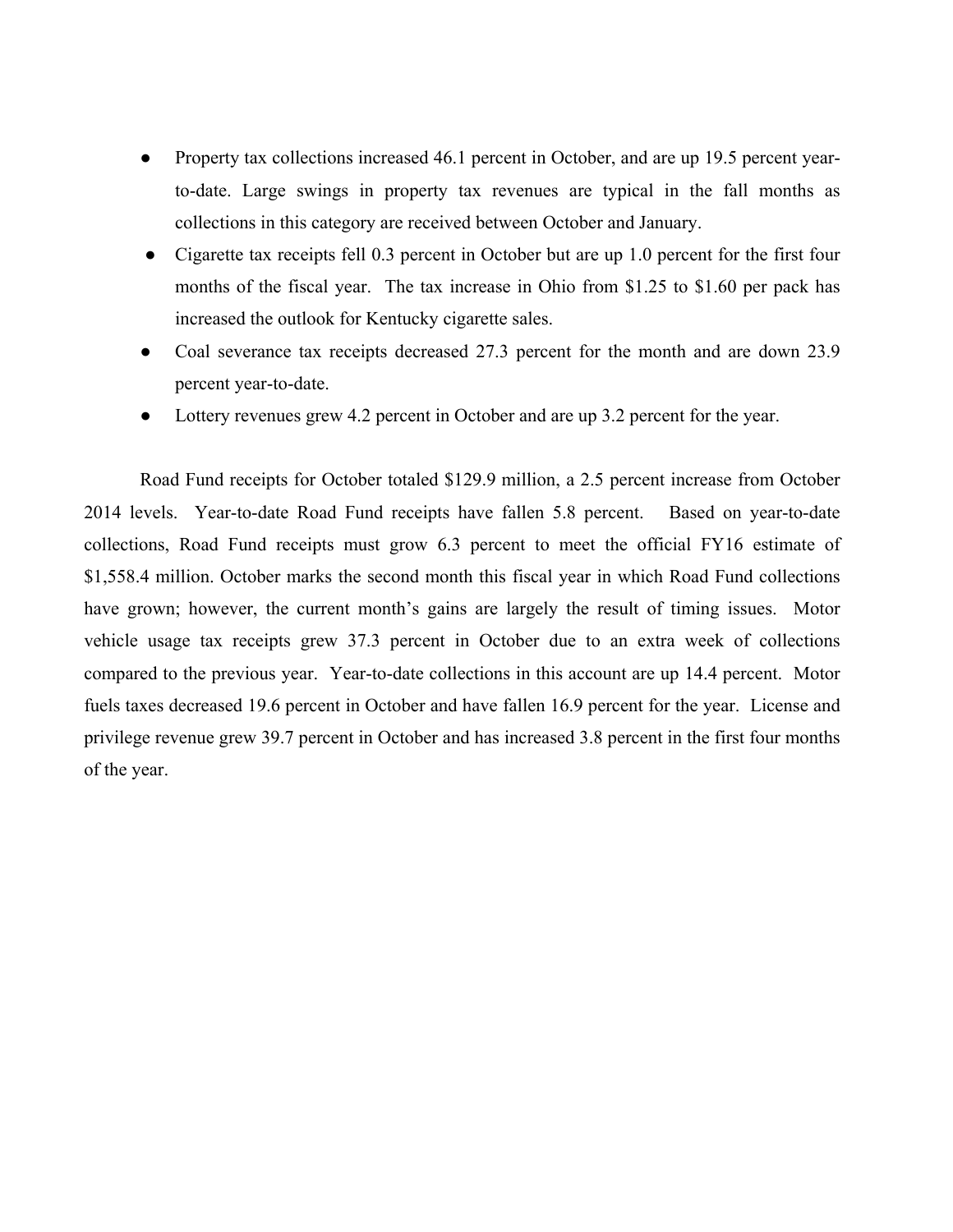## **KENTUCKY STATE GOVERNMENT REVENUE 1. GENERAL FUND REVENUE**

|                                      |               | <b>OCTOBER</b> |                           | <b>JULY THROUGH OCTOBER</b> |                 |            |
|--------------------------------------|---------------|----------------|---------------------------|-----------------------------|-----------------|------------|
|                                      | 2015          | 2014           | % Change                  | FY 2016                     | FY 2015         | % Change   |
| <b>TOTAL GENERAL FUND</b>            | \$801,415,635 | \$755,667,010  | 6.1%                      | \$3,203,045,145             | \$3,054,109,099 | 4.9%       |
| <b>Tax Receipts</b>                  | \$764,387,096 | \$727,786,422  | 5.0%                      | \$3,094,810,799             | \$2,943,152,233 | 5.2%       |
| <b>Sales and Gross Receipts</b>      | \$353,248,304 | \$330,229,650  | 7.0%                      | \$1,361,053,944             | \$1,281,995,920 | 6.2%       |
| <b>Beer Consumption</b>              | 615,736       | 518,285        | 18.8%                     | 2,429,994                   | 2,221,341       | 9.4%       |
| <b>Beer Wholesale</b>                | 5,801,094     | 4,929,509      | 17.7%                     | 23,288,692                  | 21,120,592      | 10.3%      |
| Cigarette                            | 21,228,225    | 21,281,550     | $-0.3%$                   | 79,326,522                  | 78,542,929      | 1.0%       |
| <b>Distilled Spirits Case Sales</b>  | 11,787        | 10,558         | 11.6%                     | 46,414                      | 42,635          | 8.9%       |
| <b>Distilled Spirits Consumption</b> | 1,084,829     | 998,017        | 8.7%                      | 4,339,953                   | 4,052,616       | 7.1%       |
| <b>Distilled Spirits Wholesale</b>   | 3,295,927     | 2,909,866      | 13.3%                     | 12,847,388                  | 11,423,438      | 12.5%      |
| Insurance Premium                    | 15,548,627    | 10,578,753     | 47.0%                     | 45,779,468                  | 44,604,399      | 2.6%       |
| Pari-Mutuel                          | 254,545       | 251,510        | 1.2%                      | 1,180,741                   | 905,244         | 30.4%      |
| Race Track Admission                 | 7,814         | 8,819          | $-11.4%$                  | 118,954                     | 83,135          | 43.1%      |
| Sales and Use                        | 296,599,968   | 280,252,547    | 5.8%                      | 1,156,349,574               | 1,084,791,123   | 6.6%       |
| Wine Consumption                     | 240,684       | 227,003        | 6.0%                      | 950,846                     | 937,059         | 1.5%       |
| Wine Wholesale                       | 1,337,557     | 1,237,895      | 8.1%                      | 5,346,430                   | 4,994,943       | 7.0%       |
| <b>Telecommunications Tax</b>        | 5,323,484     | 5,174,863      | 2.9%                      | 21,716,774                  | 20,868,650      | 4.1%       |
| <b>Other Tobacco Products</b>        | 1,896,623     | 1,849,798      | 2.5%                      | 7,326,183                   | 7,406,814       | $-1.1%$    |
| Floor Stock Tax                      | 1,404         | 678            | 107.2%                    | 6,012                       | 1,001           | 500.3%     |
| License and Privilege                | \$28,683,450  | \$34,241,046   | $-16.2%$                  | \$119,874,394               | \$139,308,908   | $-14.0%$   |
| Alc. Bev. License Suspension         | 69,300        | 46,000         | 50.7%                     | 191,025                     | 173,080         | 10.4%      |
| <b>Coal Severance</b>                | 12,104,190    | 16,655,046     | $-27.3%$                  | 49,777,025                  | 65,428,822      | $-23.9%$   |
| <b>Corporation License</b>           | (21, 922)     | 25,600         | ---                       | 25,281                      | 110,647         | $-77.2%$   |
| <b>Corporation Organization</b>      | 90,690        | 5,151          | 1660.6%                   | 90,690                      | 10,636          | 752.6%     |
| <b>Occupational Licenses</b>         | 9,933         | 16,764         | $-40.7%$                  | 63,569                      | 59,788          | 6.3%       |
| Oil Production                       | 429,806       | 1,111,093      | $-61.3%$                  | 2,061,530                   | 4,374,428       | $-52.9%$   |
| Race Track License                   | 27,500        | 30,875         | $-10.9%$                  | 160,000                     | 125,875         | 27.1%      |
| <b>Bank Franchise Tax</b>            | 145,938       | 152,281        | $-4.2%$                   | (684, 047)                  | (170, 355)      |            |
| <b>Driver License Fees</b>           | 54,620        | 51,620         | 5.8%                      | 228,286                     | 242,070         | $-5.7%$    |
| <b>Minerals Severance</b>            | 1,676,048     | 1,466,308      | 14.3%                     | 7,164,645                   | 5,966,556       | 20.1%      |
| <b>Natural Gas Severance</b>         | 794,149       | 2,516,120      | $-68.4%$                  | 2,801,686                   | 6,341,509       | $-55.8%$   |
| <b>Limited Liability Entity</b>      | 13,303,198    | 12,164,188     | 9.4%                      | 57,994,703                  | 56,645,852      | 2.4%       |
|                                      |               |                |                           |                             |                 |            |
| Income                               | \$337,651,495 | \$331,081,754  | 2.0%                      | \$1,502,406,733             | \$1,424,436,629 | 5.5%       |
| Corporation                          | (383, 584)    | 10,233,854     | $\qquad \qquad -\qquad -$ | 124,479,633                 | 122,239,449     | $1.8\%$    |
| Individual                           | 338,035,079   | 320,847,900    | 5.4%                      | 1,377,927,100               | 1,302,197,181   | 5.8%       |
| Property                             | \$35,768,187  | \$24,479,971   | 46.1%                     | \$82,616,835                | \$69,119,425    | 19.5%      |
| Building & Loan Association          | 0             | 0              |                           | 0                           | (498, 150)      |            |
| General - Real                       | 2,569,303     | 1,978,215      | 29.9%                     | 2,214,566                   | 1,318,764       | 67.9%      |
| General - Tangible                   | 10,074,293    | 19,707,885     | $-48.9%$                  | 38,241,885                  | 46,181,028      | $-17.2%$   |
| <b>Omitted &amp; Delinquent</b>      | (1,523,236)   | (3,610,616)    | ---                       | (810, 770)                  | 677,059         | $---$      |
| <b>Public Service</b>                | 24,647,814    | 5,960,600      | 313.5%                    | 42,966,183                  | 20,916,590      | 105.4%     |
| Other                                | 13            | 443,887        | $-100.0%$                 | 4,971                       | 524,134         | $-99.1%$   |
| Inheritance                          | \$6,803,323   | \$4,260,915    | 59.7%                     | \$20,553,138                | \$19,221,544    | 6.9%       |
|                                      |               |                |                           |                             |                 |            |
| Miscellaneous                        | \$2,232,337   | \$3,493,086    | $-36.1%$                  | \$8,305,755                 | \$9,069,807     | $-8.4%$    |
| <b>Legal Process</b>                 | 1,253,648     | 1,487,796      | -15.7%                    | 4,972,061                   | 5,103,046       | $-2.6\%$   |
| T. V. A. In Lieu Payments            | 978,689       | 2,005,290      | $-51.2%$                  | 3,331,364                   | 3,962,857       | $-15.9%$   |
| Other                                | 0             | 0              | $---$                     | 2,331                       | 3,904           | $-40.3%$   |
| <b>Nontax Receipts</b>               | \$34,259,660  | \$27,169,238   | 26.1%                     | \$104,739,328               | \$109,737,698   | $-4.6%$    |
| <b>Departmental Fees</b>             | 1,705,232     | 961,332        | 77.4%                     | 4,536,992                   | 4,317,284       | 5.1%       |
| <b>PSC Assessment Fee</b>            | 104,539       | 360            | $---$                     | 10,866,411                  | 14,671,553      | $-25.9%$   |
| Fines & Forfeitures                  | 1,788,155     | 1,916,334      | $-6.7%$                   | 7,386,388                   | 7,619,526       | $-3.1%$    |
| Income on Investments                | (87, 964)     | (63,680)       | ---                       | (253, 370)                  | (219, 189)      | ---        |
| Lottery                              | 19,278,429    | 18,500,000     | 4.2%                      | 72,778,429                  | 70,500,000      | 3.2%       |
| Sale of NOx Credits                  | 0             | 12,000         | $-100.0%$                 | 0                           | 27,594          | $-100.0\%$ |
| Miscellaneous                        | 11,471,269    | 5,842,892      | 96.3%                     | 9,424,478                   | 12,820,930      | $-26.5%$   |
| Redeposit of State Funds             | \$2,768,879   | \$711,349      | 289.2%                    | \$3,495,019                 | \$1,219,168     | 186.7%     |